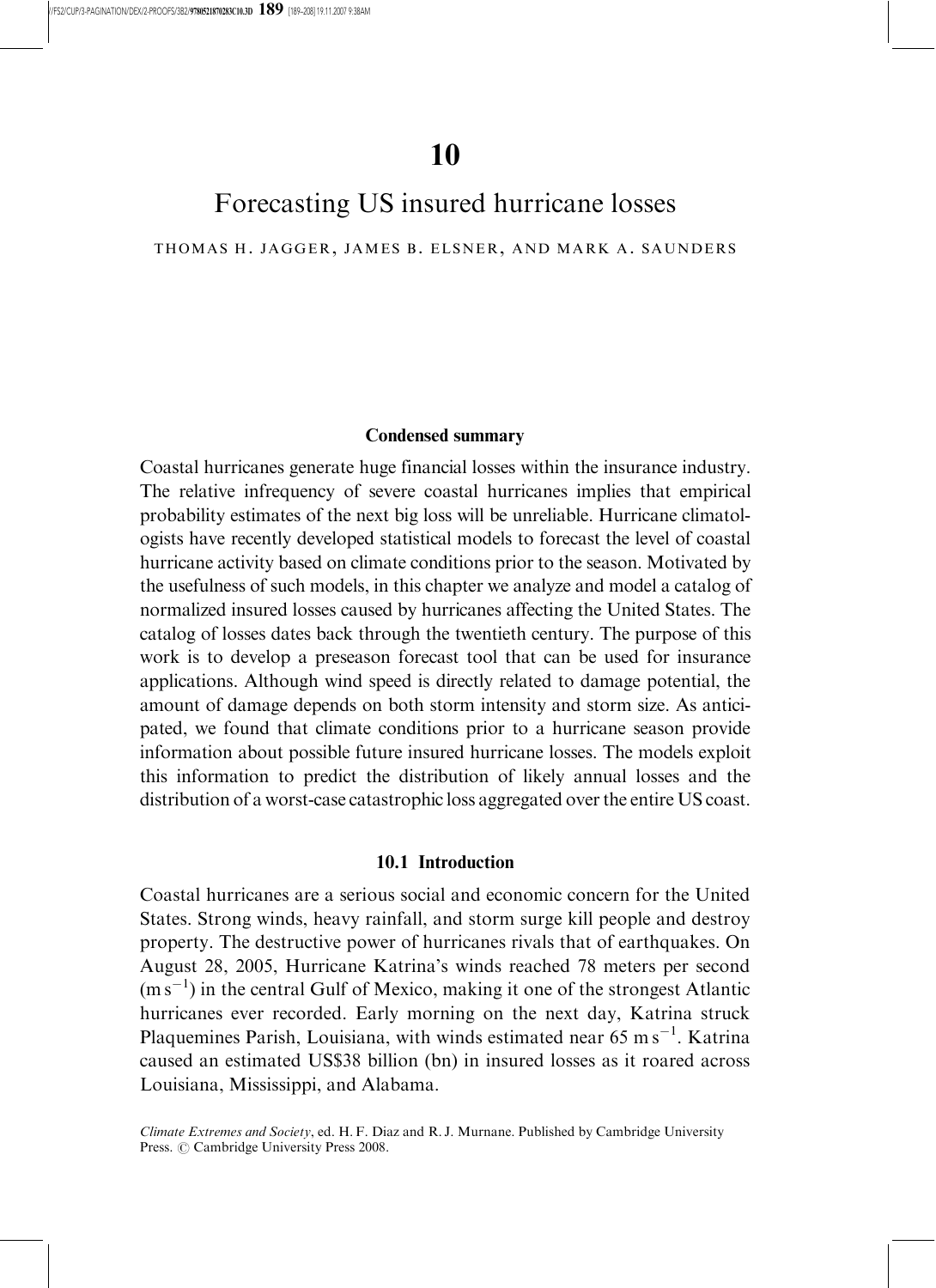It is important to know the return periods for losses incurred from storms of Katrina's magnitude or stronger and how the return periods vary when the climate fluctuates or changes (Elsner et al., 2006a). It is also valuable to be able to forecast the probability of a large loss before the hurricane season. Skillful forecasts of insured losses at lead times (forecast horizons) of 6 months or more would certainly benefit risk managers and others who are interested in acting on these forecasts. The rarity of severe hurricanes implies that empirical estimates of return periods likely will be unreliable. Fortunately, extreme value theory provides models for rare events and a justification for extrapolating to levels that are much greater than have already been observed. Moreover, statistical theory combined with knowledge of climate variability and its connection to regional storminess allows forecasts of seasonal hurricane activity.

Probability estimates of extreme hurricanes are available in the literature (Darling, 1991; Rupp and Lander, 1996; Heckert et al., 1998; Chu and Wang, 1998), but these studies do not address the question of how hurricane probabilities change with climate. This is done in Jagger et al. (2001), but the focus is on the probability of hurricanes of any intensity and not on the probability of the most extreme winds. Jagger and Elsner (2006) model the most extreme hurricane winds along the US coast and show how the probability of winds exceeding extreme thresholds changes with climate factors, including the North Atlantic Oscillation (NAO) and the El Niño/Southern Oscillation (ENSO).

Predictions of basin-wide Atlantic hurricane activity have been around since the middle 1980s (Gray, 1984). Studies focusing on climate factors that influence hurricane frequency regionally (Lehmiller *et al.*, 1997; Bove *et al.*, 1998; Maloney and Hartmann, 2000; Elsner et al., 2000a; Murnane et al., 2000; Saunders et al., 2000; Jagger et al., 2001; Larson et al., 2005) are more recent. Insights into climate conditions that affect regional hurricane activity are used to help predict landfall activity (Lehmiller et al., 1997; Elsner and Jagger, 2004, 2006; Saunders and Lea, 2005). Preseason forecasts of the number of hurricanes expected to affect the coast are useful especially if they are issued with significant lead time.

Saunders and Lea (2005) were the first to link predictions of US hurricane activity to skillful seasonal forecasts of loss. Here we present forecast models that can be used to directly predict the probability of a significant US financial loss from July 1. The models combine the strategy of Jagger and Elsner (2006) to estimate return periods with the strategy of Elsner and Jagger (2006) to forecast US hurricane activity before the start of the hurricane season. We begin with an examination of the normalized insured loss data and the data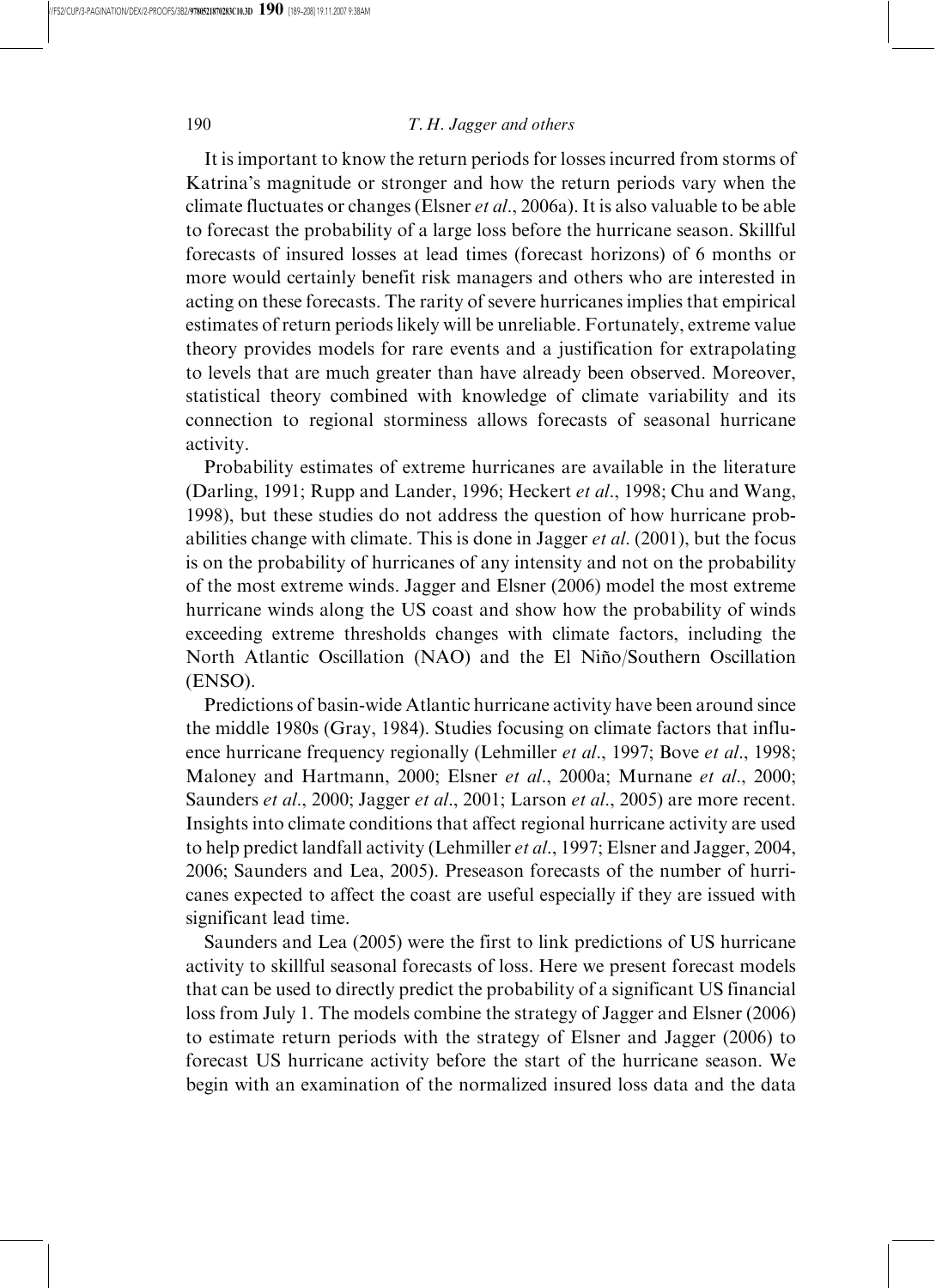associated with climate fluctuations. We then describe our modeling strategy and show results from a preseason model that predicts the annual expected loss and a model that predicts the worst-case scenario over a 100-year time horizon.

# 10.2 Normalized insured losses: 1900–2005

The work presented in this chapter was motivated by Katz (2002), who modeled total annual economic damage associated with hurricanes with a compound Poisson process. The process is compound since the total number of damaging hurricanes per year is fitted with a Poisson distribution, while the monetary amount of damage for individual hurricanes is fitted by the lognormal distribution. Damage totals are thus represented as a ''random sum,'' with variations in total damage being decomposed into two sources, one attributable to variations in the frequency of events and another to variations in the damage from individual events. Results from Katz (2002) indicate a dependence of both hurricane occurrence and damage amount on the state of ENSO. Our idea is similar but with the following differences. First, we use preseason covariates to represent the climate rather than a contemporaneous above/below normal factor. Second, we use a threshold for dividing the loss data into small and large loss events, and third, we use simulation (random samples) to generate the distribution of losses.

We obtained insured loss data from Collins and Lowe (2001), who have produced a normalized record of insured losses for all hurricanes affecting the United States between 1900 and 1999. The normalization adjusts the damage from each hurricane to match what it would be if the storm had struck in the year 2000. This normalization is achieved by allowing for changes in inflation, wealth, and population, plus an additional factor, which represents a change in the number of housing units that exceeds population growth between the year of the loss and 2000. We extend the original Collins and Lowe (2001) data to 2005 using insured losses provided by the US Property Claims Service and inflate all losses to reflect 2005 US dollar values. The insured loss data for 1900–2005 comprise 178 loss events. The Collins and Lowe (2001) insured loss dataset is similar to the loss dataset of Pielke and Landsea (1998), who estimated total economic losses attributable to hurricanes since 1900. The rank correlation between the two annual hurricane loss time series is high, at 0.90 (1900–99).

Figure 10.1 shows the distribution and time series of insured losses over the period 1900–2005. The histogram bars indicate the percentage of events with losses in groups of US\$1bn. The distribution is highly skewed, with 34% of the events having losses exceeding US\$1bn and 19% of the events having losses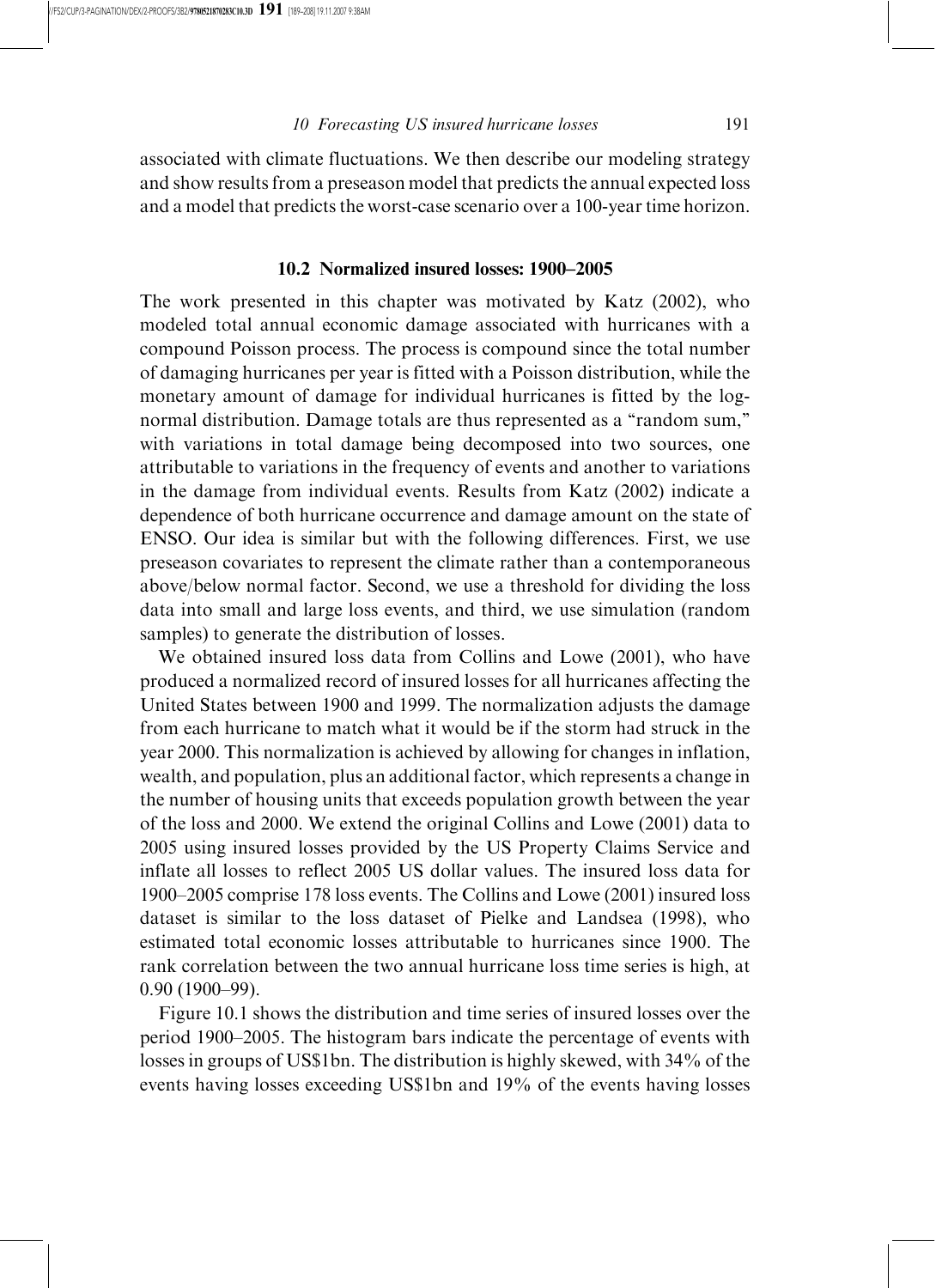



Figure 10.1. (a) Distribution of insured losses from hurricanes in the United States (excluding Hawaii). The distribution is highly skewed, with a few events generating very large losses. (b) Time sequence of the losses. Individual years may have more than one loss event.

exceeding US\$3bn. The worst loss occurred with the 1926 hurricane that struck southeast Florida, creating an estimated insured loss adjusted to 2005 dollars of US\$58.5bn. Hurricane Katrina in 2005 comes in second, with an estimated total loss of US\$38.1bn. The time series of event losses is shown as an insert to Figure 10.1. Years with more than one loss have more than one dot. The data display large year-to-year variability but no obvious long-term trend, although here the data are not disaggregated into loss amount and number of loss events. The insured loss exceedances are shown in Table 10.1. Of the 178 loss events since 1900, 113 exceeded US\$100 million (mn) in losses and 10 of these exceeded US\$10bn. The geographic distribution of losses is shown in Figure 10.2. Plots are made for losses in four sizes, ranging from less than US\$100 mn to more than US\$10 bn. There does not appear to be a large geographic variation in loss locations with loss amount, with the exception of the largest loss amounts confined to southern exposures.

Because of the large skewness in loss values, we transform the data by using logarithms. A logarithmic transformation of the loss data is also used in Katz (2002). Here we use the base 10 logarithm for ease of interpretation. The logarithm to base 10 of a US\$1bn loss is equal to 9. Figure 10.3 shows the logarithm of insured losses. The time series of log transformed annual losses shows no significant trend, although two of the highest yearly totals occurred in 2004 and 2005. The distribution of the logarithm of annual losses approximates a normal distribution, although there is some asymmetry in the tails. A quantile–quantile plot of the logarithm of losses against a normal distribution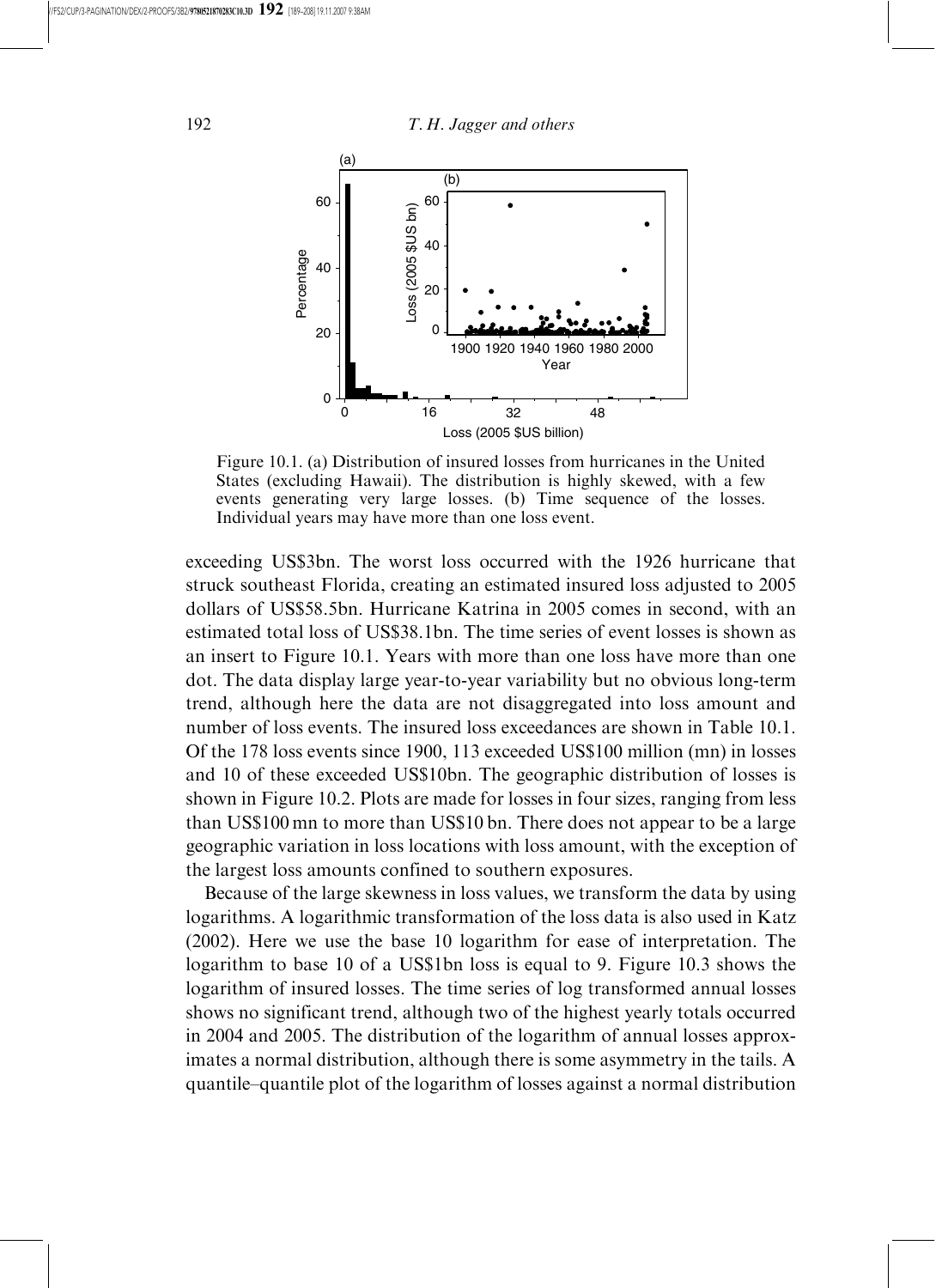# Table 10.1. Insured loss exceedances (US dollars adjusted to 2005)

Values are the number of events exceeding various loss thresholds.

|                                  | Exceedance number |        |
|----------------------------------|-------------------|--------|
| US\$ (2005)                      |                   | Events |
| $1$ mn <sup><math>a</math></sup> |                   | 177    |
| $10 \,\mathrm{mn}$               |                   | 172    |
| $100 \,\mathrm{mn}$              |                   | 113    |
| $1 \text{ bn}^a$                 |                   | 61     |
| 10bn                             |                   | 10     |

<sup>a</sup> Abbreviations: mn, million; bn, billion.



Figure 10.2. Geographic distribution of normalized insured losses from hurricanes striking the United States between 1900 and 2005. See also Plate 22.

indicates a reasonable fit and provides evidence that the distribution of individual losses is log normal. Figure 10.3 also shows the annual number of loss events and the distribution. Again we see no obvious trend over time. There were three years with six loss events, with the most recent being 2004. The observed mean rate of loss events is 1.68, with a variance that is nearly equal, at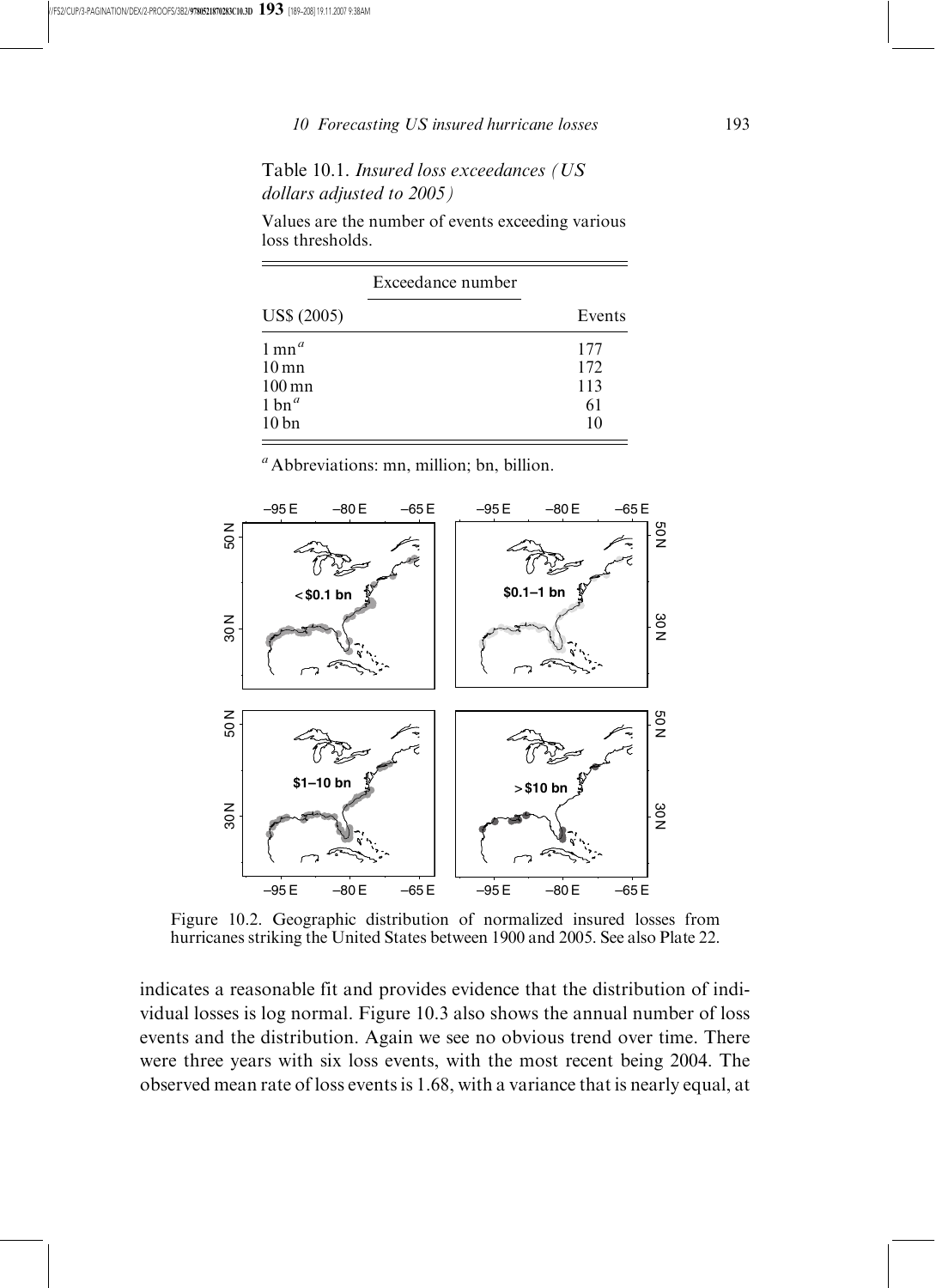

Figure 10.3. (a) Time series and (b) distribution of the logarithm of annual total insured losses and the (c) time series and (d) distribution of the number of loss events.

1.896, consistent with the property of a Poisson distribution. A formal  $\chi^2$  test indicates that there is no reason to question a Poisson distribution for the annual number of loss events.

By examining the conditional variance, Katz (2002) estimated that about 17% of the variation in total annual damage is attributable to fluctuations in the annual number of storms. Thus we would expect that a climate variable that explains a portion of the fluctuation in annual number of events could be used help predict annual losses.

# 10.3 Climate variations

We argue that the annual distribution of insured hurricane losses depends to some extent on preseason climate factors. This conclusion is reasonable given that statistical relationships between US hurricane activity and climate are well established (Bove et al., 1998; Elsner and Kara, 1999; Elsner et al., 1999; Saunders et al., 2000; Elsner et al., 2000a, b, 2001; Elsner, 2003; Elsner et al., 2004; Saunders and Lea, 2005). More importantly for the present work, Jagger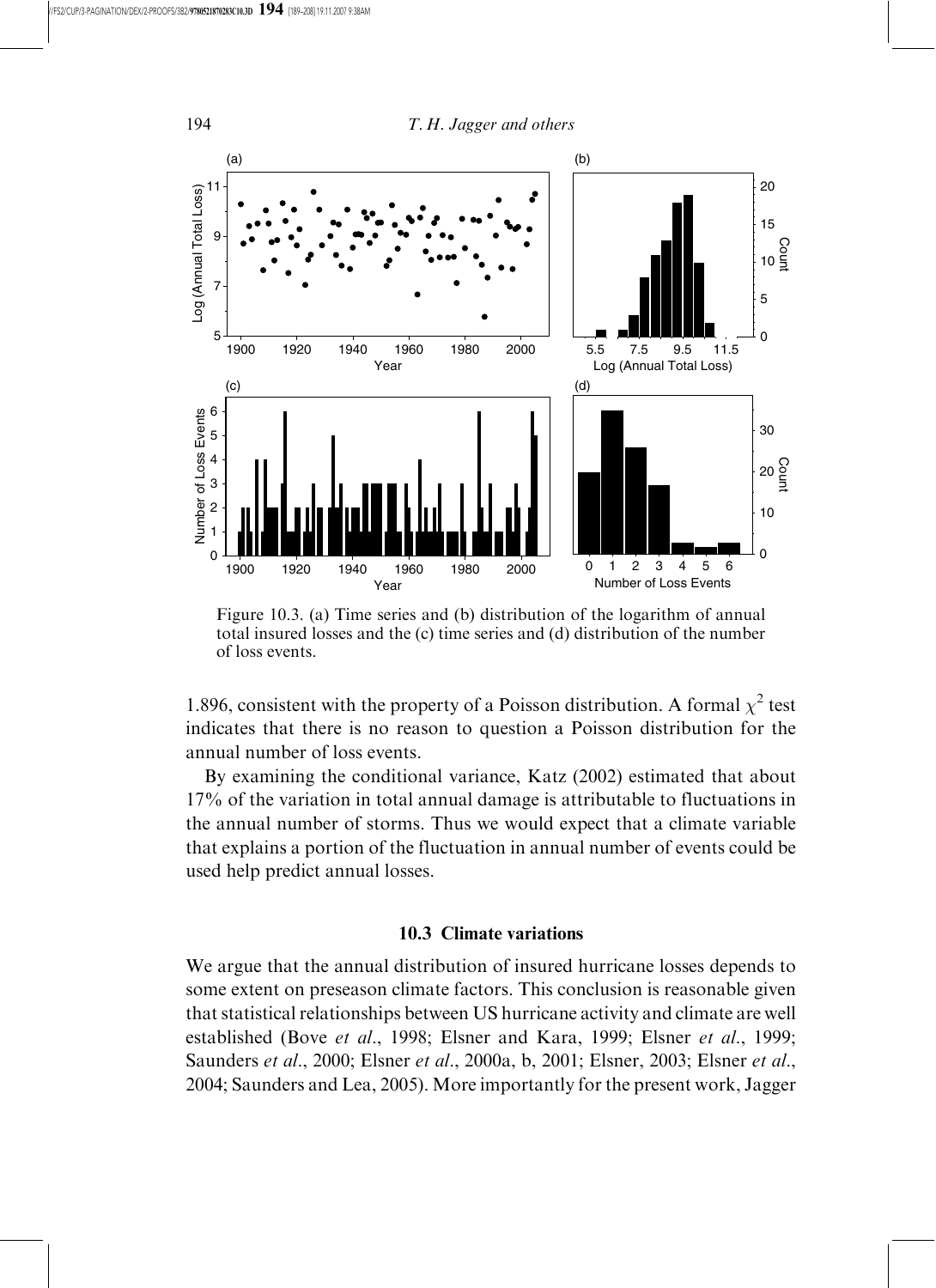et al. (2001) and Jagger and Elsner (2006) modeled the wind speeds of hurricanes at or near landfall and showed that the exceedance probabilities (e.g., wind speeds in excess of 100 knots) vary appreciably with the phase of the ENSO, the NAO, and Atlantic sea surface temperatures (SSTs). Similarly, Murnane et al. (2000) modeled the probability of coastal hurricanes conditioned on ENSO. A study by Goldenberg *et al.* (2001) suggests that the number and strength of Atlantic hurricanes follow a multidecadal cycle of changes in North Atlantic Ocean currents. This cycle, called the Atlantic Multidecadal Oscillation (AMO), might be related to changes in radiative forcing and/or changes in the thermohaline circulation.

The ENSO is characterized by basin-scale fluctuations in sea level pressure (SLP) between Tahiti and Darwin. Although noisier than equatorial Pacific SSTs, pressure values are available back to 1900. The Southern Oscillation Index (SOI) is defined as the normalized sea level pressure difference between Tahiti and Darwin. The SOI is strongly anti-correlated with equatorial Pacific SST, with an El Niño warming event associated with negative SOI values. Units are standard deviations. The relationship between ENSO and hurricane activity is strongest during the hurricane season, but we are interested in a predictive relationship, so we use a May–June average of the SOI as our predictor. The monthly SOI values (Ropelewski and Jones 1997) are obtained from the Climatic Research Unit (CRU) of the University of East Anglia, UK.

The NAO is characterized by fluctuations in sea level pressure differences. Index values for the NAO (NAOI) are calculated as the difference between the SLP for Gibraltar and for a station over southwest Iceland, and are obtained from the CRU (Jones et al., 1997). The values are averaged over the pre- and early-hurricane season months of May and June (Elsner et al., 2001). We speculate that the relationship might result from a communication between the middle latitudes and the tropics (Tsonis and Elsner, 1996) whereby below normal values of the NAO during the spring lead to dry conditions over the continents and to a tendency for greater summer/fall middle tropospheric ridging (enhancing the dry conditions). In turn, tropospheric ridging over the eastern and western sides of the North Atlantic basin during the hurricane season tends to keep the middle tropospheric trough of low pressure, responsible for hurricane recurvature, farther to the north and away from the westward tracking tropical cyclones (Elsner and Jagger, 2006).

The AMO is characterized by fluctuations in SST over the North Atlantic Ocean. Modeled SST and US National Oceanic and Atmospheric Administration (NOAA) optimal interpolated SST datasets were used to compute Atlantic SST anomalies north of the equator (Enfield et al., 2001). Anomalies (in degrees centigrade,  $\degree$ C) are computed by month for the base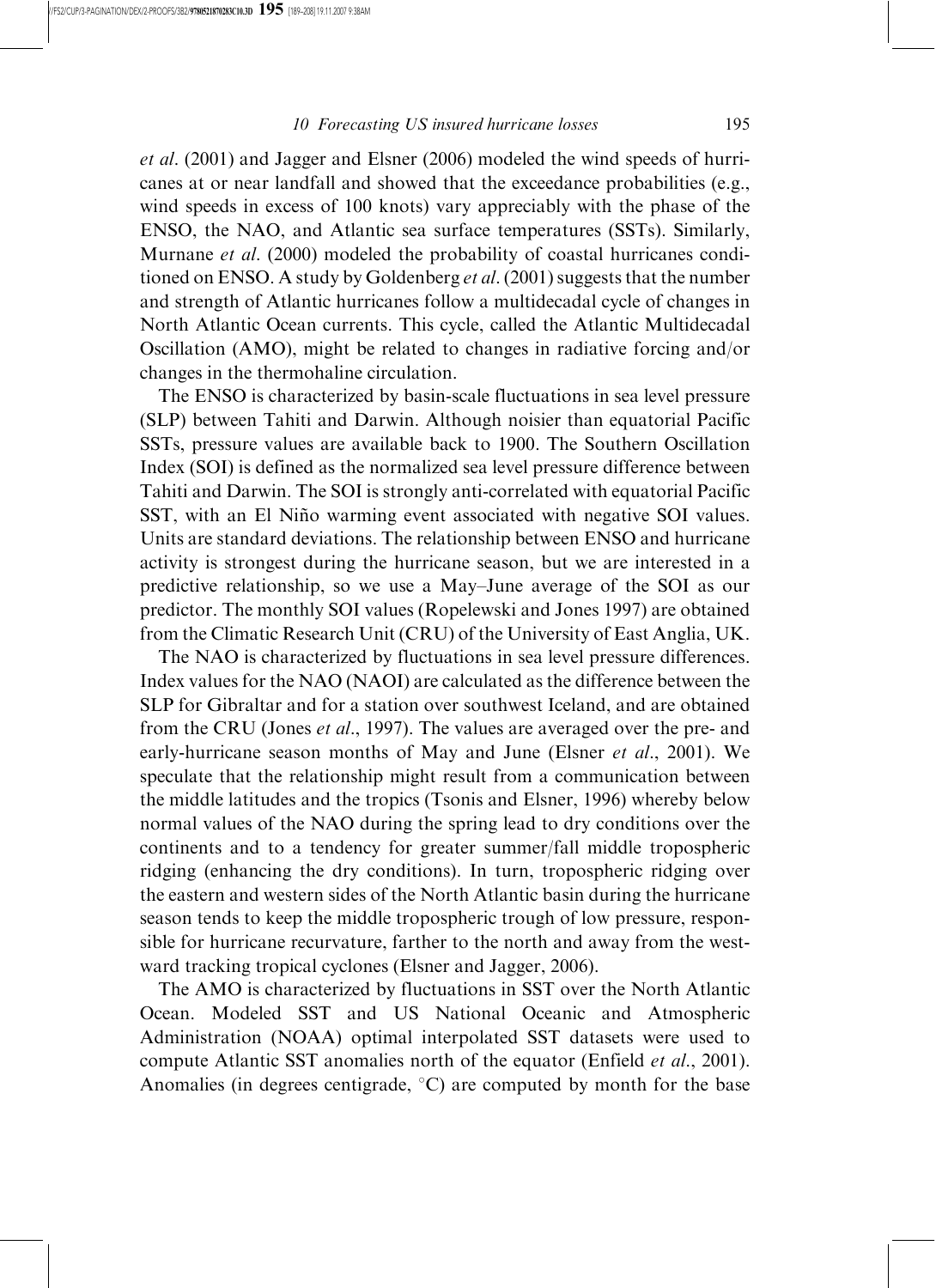period 1951–2000. Data are obtained from the NOAA–Cooperative Institute for Research in Environmental Sciences' Climate Diagnostics Center (NOAA–CIRES CDC) back to 1871. For this study we average the Atlantic SST anomalies over the hurricane preseason months of May and June.

In summary, the distribution of US insured losses from hurricane winds is statistically modeled by using covariate (predictor) data for the period 1900–2005. We are interested in the preseason values (May–June averaged) of SOI, NAO, and Atlantic SST as predictors for the distribution of likely losses during the U.S. hurricane season, which runs principally from July through October. Figure 10.4 shows time series of the covariate values used in the model. All three series display large variability from year to year with a distinct nonlinear trend in the late springtime values of Atlantic SST.

The upper and lower quartile values of the SOI are  $0.60$  and  $-0.75$  standard deviation (s.d.), respectively, with a median (mean) value of  $-0.16$  ( $-0.10$ ) s.d. Years of below (above) normal SOI correspond to El Niño (La Niña) events and thus to a lower (higher) probability of hurricanes. The upper and lower quartile values of the NAO are  $0.42$  and  $-1.08$  s.d., respectively, with a median (mean) value of  $-0.39$  ( $-0.32$ ) s.d. Years of below (above) normal values of the NAO correspond to a weak (strong) NAO phase and thus to a higher (lower)



Figure 10.4. Time series of the three covariates used to predict insured wind losses from hurricanes before the start of the hurricane season. The values are averaged over the months of May and June. A linear detrended version of the Atlantic SST is sometimes referred to as the AMO.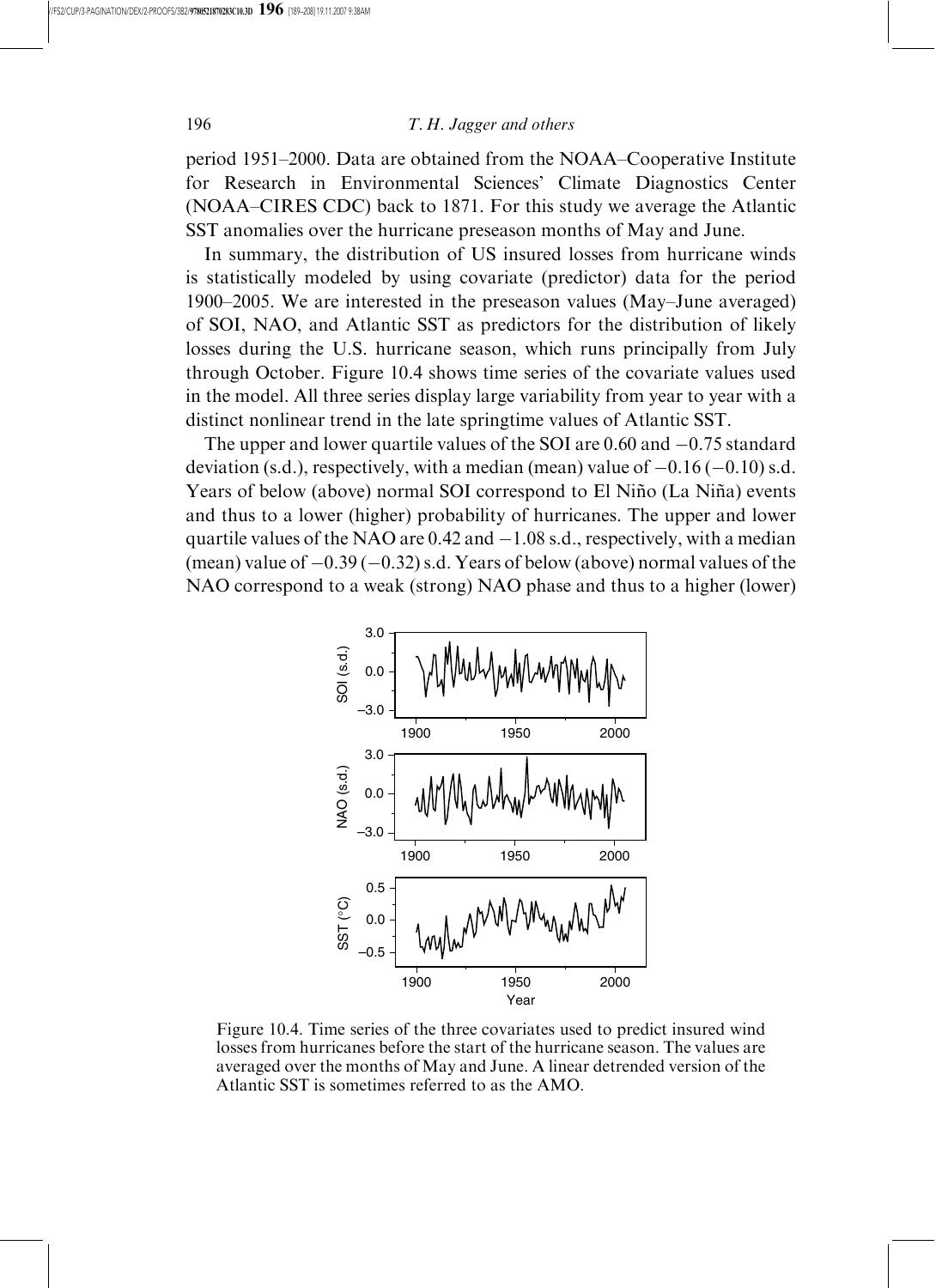probability of US hurricanes. The upper and lower quartile values of the Atlantic SST are  $0.13 \text{ °C}$  and  $-0.23 \text{ °C}$ , respectively, with a median (mean) value of  $-0.04$  ( $-0.04$ ) °C. Years of above (below) normal values of SST correspond to a higher (lower) probability of hurricane activity. The linear correlation between the SOI and the NAO (SST) is a negligible  $+0.03$  (-0.04). The linear correlation between the NAO and Atlantic SST is a marginally significant value of  $-0.21$ .

# 10.4 Large and small losses

The total amount of insured losses calibrated to 2005 US dollars from the 178 events (1900–2005) is estimated at US\$421bn. The large skewness in the insured losses per event and per annum suggests that it might be a good strategy to separate large losses from small losses for the purpose of prediction. It is often quoted that 80% of the total damage from all hurricanes is caused by the top 20% strongest storms. Figure 10.5 shows that the distribution of loss data is even a bit more skewed than that. In fact, we find that the top 30 loss events (less than 17% of the total number of loss events) account for more than 80% of the total loss amount.

The relative infrequency of the largest loss events argues for a split that favors including more data for modeling. Here we use a cutoff of US\$100 mn and find that 113 of the 178 events (63.5%) exceeded this threshold. The



Figure 10.5. (a) Cumulative percent of total losses as a function of percent ranking. The reference lines indicate the oft-cited 80%/20% relationship, whereby the top 20% strongest hurricanes account for 80% of the losses. A split of the event counts into (b) large loss events and (c) small loss events based on losses exceeding US\$100 mn is shown as annual time series. For reference, 2004 experienced four large and two small loss events.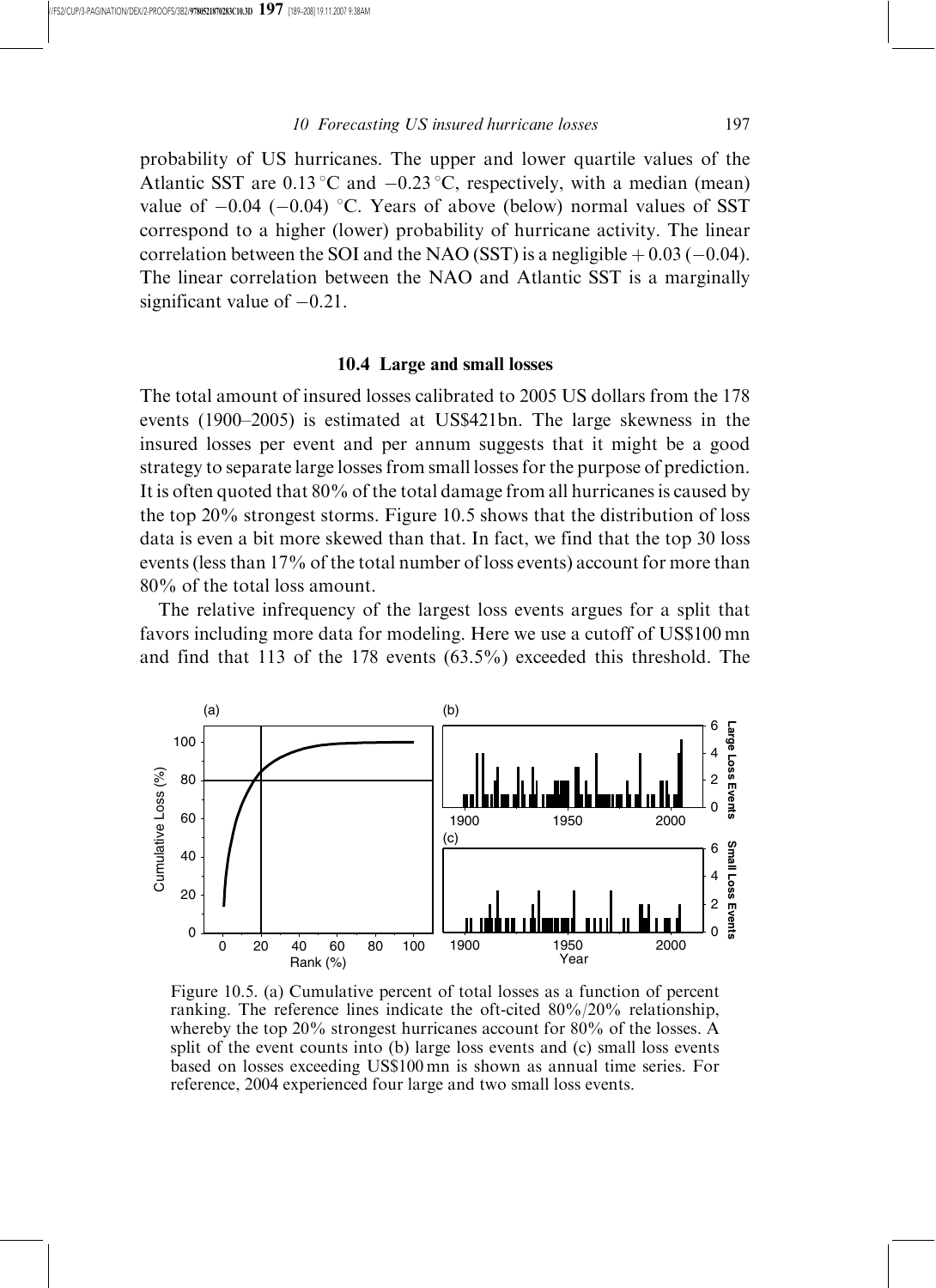remaining 65 events (36.5%) account for only 0.6% of the total losses. Thus it might be reasonable to assume that the small loss events are at the ''noise'' level. Time series of the annual number of large and small loss events are shown in Figure 10.5. The rank correlation between the two series is a negligible 0.06.

Next we examine the influence of the covariates, discussed in the previous section, on both the magnitude of annual loss and the number of annual loss events. For the number of loss events, we consider small and large loss events separately. Using the preseason Atlantic SST, we are able to explain 13% of the variation in the logarithm of loss values exceeding US\$100 mn using an ordinary least squares regression model. The relationship is positive, indicating that warmer Atlantic SSTs are associated with larger losses as expected. The rank correlation between the amount of loss (exceeding US\$100 mn) and the May–June Atlantic SST is  $+0.31$  (p-value  $= 0.0086$ ) over all years in the dataset and is  $+0.37$  (p-value = 0.0267) over the shorter 1950–2005 period.

We also examine models for the number of loss events using the covariates. We find that the NAO is useful in predicting both the number of large loss events and the number of small loss events. The relationship is negative, indicating that when the preseason value of the NAO decreases, the probability of a loss event increases. The rank correlation between the total number of loss events and the preseason NAO is  $-0.29$  (*p*-value  $= 0.0032$ ) over all years and is  $-0.12$  (p-value  $= 0.3812$ ) over the shorter 1950–2005 period. Interestingly, we find no significant preseason relationship between event counts and SST or the SOI.

The analysis confirms that it is reasonable to model small and large loss events separately. However, it should be noted that it might be more appropriate to add measurement error to the data so as to reduce the weight of the smaller measurements rather than separate the data as is done here. Our final strategy combines a model for the loss amount with two models for the number of loss events: one for large losses and the other for small losses. We use the NAO for predicting the number of loss events (both large and small) and the SST for predicting the amount of damage given a loss event. We find that including the preseason SOI covariate does not help in forecasting the upcoming season's losses either for the amount of loss or for the number of loss events. This result is consistent with those for the models developed in Elsner and Jagger (2006) and Elsner et al. (2006b) for predicting coastal hurricane activity based on preseason data. Since it is well known that ENSO has an influence on shear during the hurricane season, it might be advantageous to include a predicted value of the SOI for the hurricane season rather than a preseason value as is done here.

/FS2/CUP/3-PAGINATION/DEX/2-PROOFS/3B2/**9780521870283C10.3D**  $\,198\,$  [189–208] 19.11.2007 9:38AM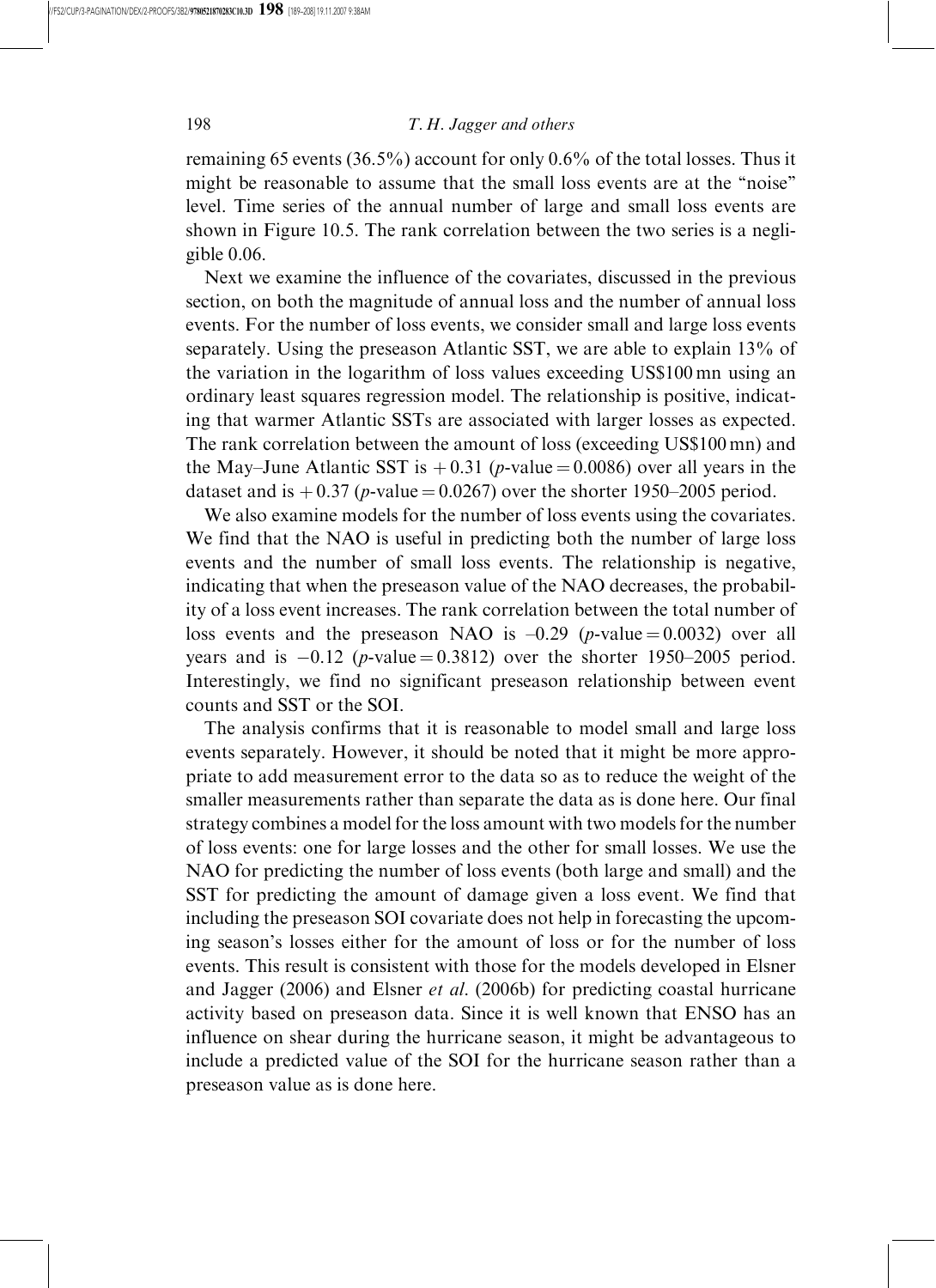# 10.5 Predicting annual losses

Results from the previous section provide the needed background for building a preseason model capable of predicting the annual expected loss. The model uses a hierarchical Bayesian specification. The final form of the model was based on comparison of the deviance information criterion (DIC) using several different models involving the three covariates. The DIC is a generalization of the Akaike information criterion (AIC) and Bayesian information criterion (BIC). It is useful in Bayesian model selection where the posterior distributions of the models are obtained by Markov chain Monte Carlo (MCMC) simulation. Like the AIC and BIC, it is an asymptotic approximation as the sample size becomes large. It is only valid when the posterior distribution is close to multivariate normal. We chose the model with the lowest value of DIC.

A schematic of the hierarchical model is shown in Figure 10.6. The predicted annual loss (TL) is the sum of the individual loss amounts (both large  $[LL<sub>I</sub>]$  and small  $[LL<sub>S</sub>]$  amounts) multiplied by the respective number of large  $(N_L)$  and small  $(N_S)$  loss counts. Given the mean  $(\mu_L)$  and standard deviation  $(\sigma_L)$  of the logarithm of large losses, the logarithm of large loss follows a truncated normal distribution. Small loss amounts are also specified by using a truncated normal distribution, although the mean is not a function of any of



Figure 10.6. Hierarchical graph illustrating our strategy for simulating annual insured losses based on preseason values of the NAO and Atlantic SST. The connection between nodes is either stochastic (thick arrow) or logical (thin arrow). Node  $\lambda_L$  ( $\lambda_S$ ) is the mean annual rate of large (small) losses,  $N_L$  (N<sub>S</sub>) is the annual count of large (small) loss events,  $\mu_L$  ( $\mu_S$ ) is the mean amount of large (small) loss on a log scale,  $\sigma_L$  ( $\sigma_S$ ) is the standard deviation of large (small) loss amounts,  $LL_L$  ( $LL_S$ ) is the logarithm of large (small) loss amount, and TL is the total loss.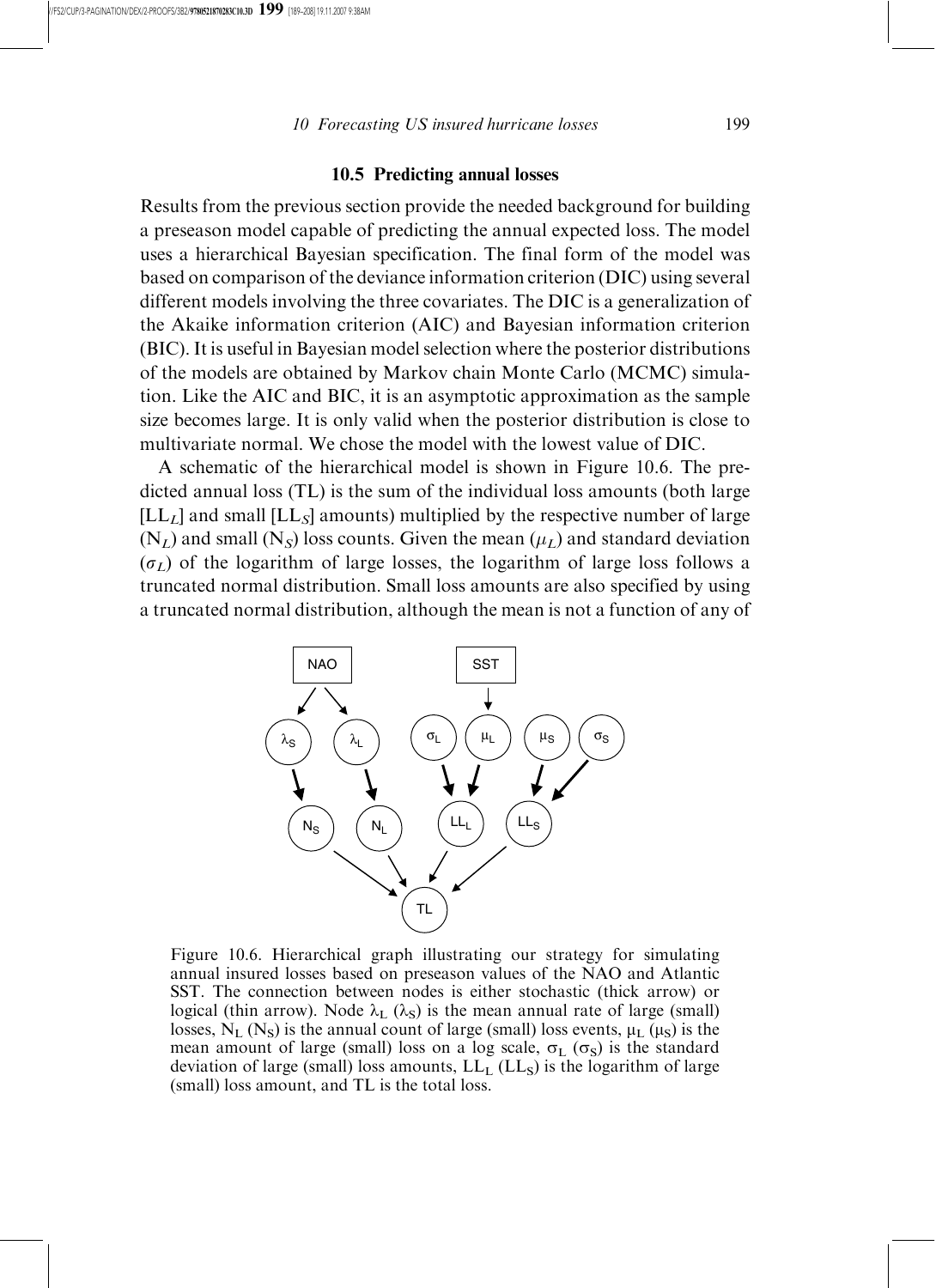the covariates. Given a mean annual rate of large losses  $(\lambda_L)$ , the annual number of large losses follows a Poisson distribution with the natural logarithm of the rate given as a linear function of the NAO. Similarly, given a mean annual rate of small losses  $(\lambda_S)$ , the annual number of small losses follows a Poisson distribution with the natural logarithm of the rate given as a separate function of the NAO.

Samples of the annual losses are generated by using the WinBUGS (Windows version of Bayesian inference Using Gibbs Sampling) developed at the Medical Research Council in the United Kingdom (Gilks et al., 1996; Spiegelhalter et al., 1996). WinBUGS chooses an appropriate MCMC sampling algorithm based on the model structure. In this way, annual losses are sampled conditional on the model coefficients and the observed values of the covariates. The cost associated with a Bayesian approach is the requirement to formally specify prior beliefs. Here we take the standard route and assume noninformative priors, which as the name implies provide little information about the parameters of interest. Markov chain Monte Carlo analysis, in particular Gibbs sampling, is used to sample the parameters given the data, since no closed form distribution exists for the truncated normal (or for the generalized Pareto distribution [GPD] used in the next section).

We check for mixing and convergence by examining successive samples of the parameters. Samples from the posterior distributions of the parameters indicate relatively good mixing and quick settling as two different sets of initial conditions produce sample values that fluctuate around a fixed mean. Based on these diagnostics, we discard the first 10,000 samples and analyze the output from the next 10,000 samples. The utility of the Bayesian approach for modeling the mean number of coastal hurricanes is described in Elsner and Jagger (2004).

Figure 10.7 shows the predictive posterior distributions of losses for two different climate scenarios. The first scenario is characterized by preseason conditions featuring a combination of high NAO values and low SST values. To offer a strong contrast, we set the values to their maximum and minimum, respectively, over the 106-year period (1900–2005; NAO = +2.9 s.d. and SST =  $-0.61^{\circ}$ C). This situation is unfavorable for hurricane activity along the US coast (Elsner and Jagger, 2006). Simulation results show that the probability of no loss  $(47%)$  is close to the probability of at least some loss (53%). This result contrasts with those from the second scenario, which is characterized by conditions favorable for hurricane activity (NAO = -2.7 s.d. and SST = +0.55 °C). Here the probability of at least some loss is 94%.

Perhaps more useful is the predictive distribution of losses, given that at least some loss occurs. Here the distributions are shown for the logarithm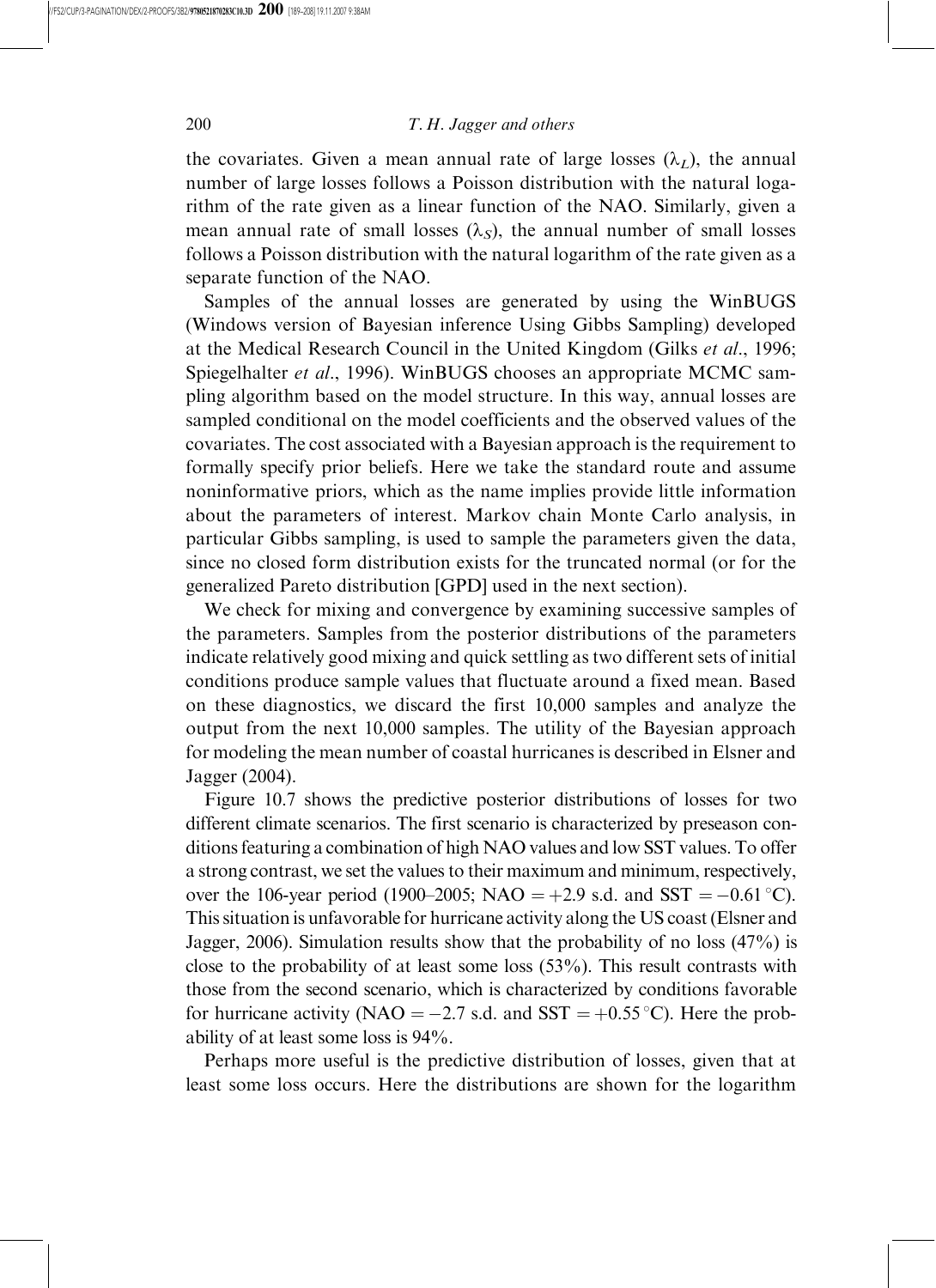



Figure 10.7. Simulated annual losses for two different climate scenarios. (a) The probability of at least some loss and (b) the probability distribution of loss amounts given at least one loss event under preseason climate conditions foreshadowing an inactive US landfall season. Plots (c) and (d) are the same as plots (a) and (b), respectively, except that they are based on preseason conditions foreshadowing an active US landfall season.

of total annual loss from both scenarios and, as expected, the results are divergent. In the case of favorable late springtime conditions for hurricane activity, the loss distribution is shifted toward substantially higher loss amounts relative to the case of unfavorable conditions. Converting to 2005 dollars, the expected yearly loss in a year with at least one loss when conditions are favorable for hurricanes is estimated at US\$25.2bn. This compares with US\$2.1bn when conditions are unfavorable. The overall expected loss (taking into account the non-zero probability of no losses) is US\$23.7bn under favorable climate conditions and US\$1.1bn under unfavorable conditions. Therefore, assuming the model is correct and the future will be the same as the past, the model is useful in portending the amount of insured losses before the start of the season. The interesting side hump in the distribution of losses is likely an artifact of using a truncated normal distribution. Both the 2004 and 2005 hurricane seasons featured late springtime negative NAO values and above normal Atlantic SST values, which combined to produce a forecast (hindcast) of above normal insured loss probabilities.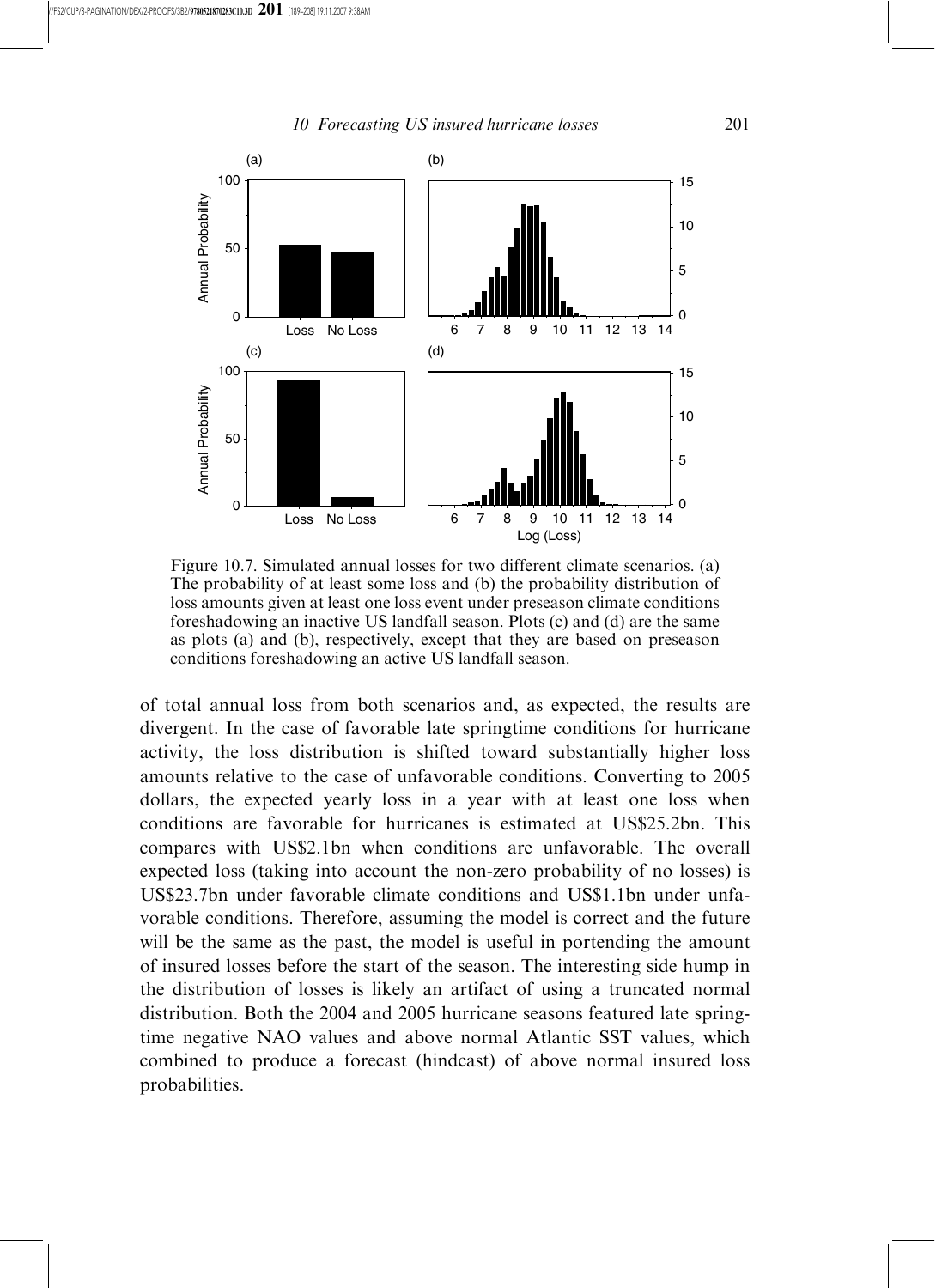# 10.6 Predicting extreme losses

While the modeling strategy described above makes sense for forecasting the distribution of likely losses associated with climate conditions before the start of the season, for financial planning it might be of greater interest to know the maximum possible loss. In this case, the normal distribution is replaced by an extreme value distribution for the logarithm of losses. For example, the family of generalized Pareto distributions describes the behavior of individual extreme events. Consider observations from a collection of random variables in which only those observations that exceed a fixed value are kept. As the magnitude of this value increases, the GPD family represents the limiting behavior of each new collection of random variables. This property makes the family of GPDs a good choice for modeling extreme events involving large insured losses. The choice of threshold, above which we treat the values as extreme, is a compromise between retaining enough observations to properly estimate the distributional parameters (scale and shape), but few enough that the observations follow a GPD family. A negative shape parameter implies an upper limit to the maximum possible loss.

The GPD describes the distribution of losses that exceed a threshold  $u$  but not the frequency of losses at that threshold. As we did with the annual loss model, we specify that, given a rate of loss events above the threshold, the number of loss events follows a Poisson distribution. Here there is no need to consider small loss events, as we are interested only in the large ones. Combining the GPD for the distribution of large loss amounts with the Poisson distribution for the frequency of loss events allows us to obtain return periods for given levels of annual losses.

We determine the particular threshold value for the set of insured losses by examining the plots shown in Figure 10.8. The mean residual life (MRL) plot shows the value of the mean excess as a function of threshold. The MRL plot is produced by averaging the difference (residual) in the observed logarithm of loss above a threshold as a function of the threshold. For example, at a log loss of 9 we subtract 9 from each observed log loss and average only the positive values (excesses). We repeat this operation for all thresholds. The mean excess is the expected value of the amount that the observations exceed the threshold. The standard errors on the mean excess allow us to compute confidence levels for the estimates. A nearly straight-line negative relationship between the mean excess and the loss above some threshold indicates the set of extreme losses. In other words, if extreme values follow a GPD, then their expected value is a linear function of the threshold. From the plot we see that a straightline relationship is noted for losses at about 9 (US\$1bn). The other two plots

/FS2/CUP/3-PAGINATION/DEX/2-PROOFS/3B2/**9780521870283C10.3D**  $\,202\,$  [189–208] 19.11.2007 9:38AM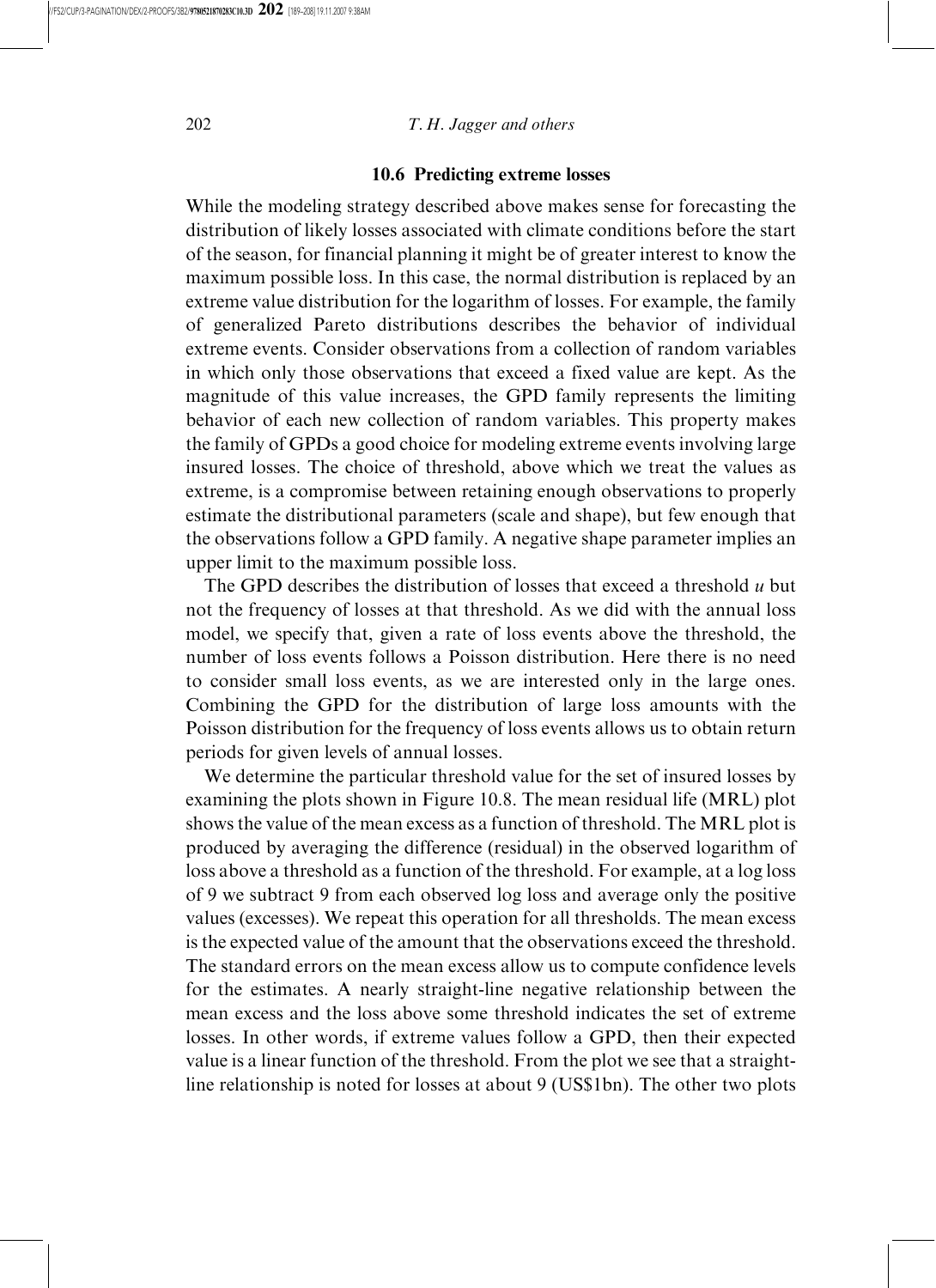



Figure 10.8. (a) Mean residual life plot for the logarithm of insured hurricane losses. The outside lines are the 95% confidence limits. An approximate linear decrease of the mean excess occurs after a threshold of about 9. The value of the (b) scale and (c) shape parameters from the GPD at various thresholds. The systematic variation is not detectable for thresholds exceeding about 9.

show the GPD parameters as a function of threshold. The systematic variation in the scale and shape parameters with threshold appears to end at a threshold value between 8.5 and 9, suggesting that only events with losses exceeding this level are extreme. Taken together, the diagnostic plots suggest that a threshold value is US\$1bn in losses.

As with the annual loss model, we use a Bayesian hierarchical specification for the model of extreme losses. Markov chain Monte Carlo samples are used to generate posterior predictive distributions. Here we are interested in the return level as a function of return period. A schematic of the hierarchical model is shown in Figure 10.9. The annual return level  $(RL<sub>v</sub>)$  is determined by the return level of individual extreme events  $(RL<sub>F</sub>)$  and the annual frequency of such events above a threshold rate  $(\lambda)$ . The annual number of extreme events follows a Poisson distribution, with the natural logarithm of the rate specified as a linear function of the NAO. Given values for the scale  $(\sigma)$  and shape  $(\xi)$ parameters, the return level of individual extreme events follows a GPD. The logarithm of the scale parameter is a linear function of the NAO, and the shape parameter is a linear function of the SOI.

As before, samples of the return levels are generated by using WinBUGS and we use non-informative prior distributions. Samples from the posterior distribution of the model parameters indicate good mixing and convergence properties. We discard the first 10,000 samples and analyze the output from the next 10,000 samples. Applications of Bayesian extremal analysis are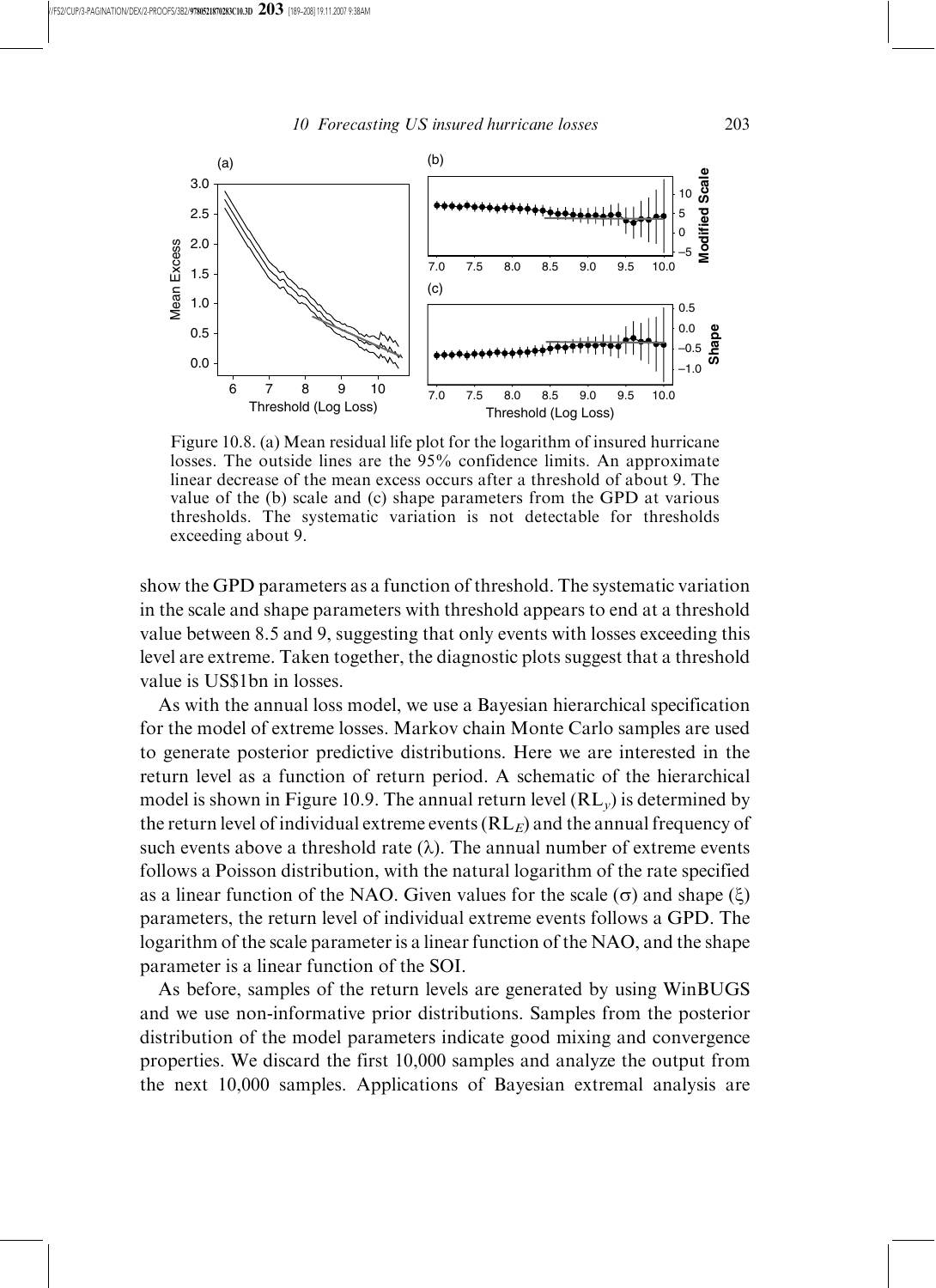

Figure 10.9. Hierarchical graph illustrating our strategy for simulating return levels for extreme losses conditional on the preseason values of the NAO and SOI. Nodes  $\xi$  and  $\sigma$  are the shape and scale parameters of the GPD, respectively;  $\lambda$  is the mean rate of extreme losses;  $RL<sub>E</sub>$  is the return level for a particular loss event; and  $RL<sub>Y</sub>$  is the return level for total losses over the year.



Figure 10.10. Simulated extreme losses for two different climate scenarios. (a) The distribution of return levels in the logarithm of insured losses for the case of unfavorable conditions for US hurricane landfalls, and (b) the distribution of return levels for the case of favorable conditions for US hurricane landfalls.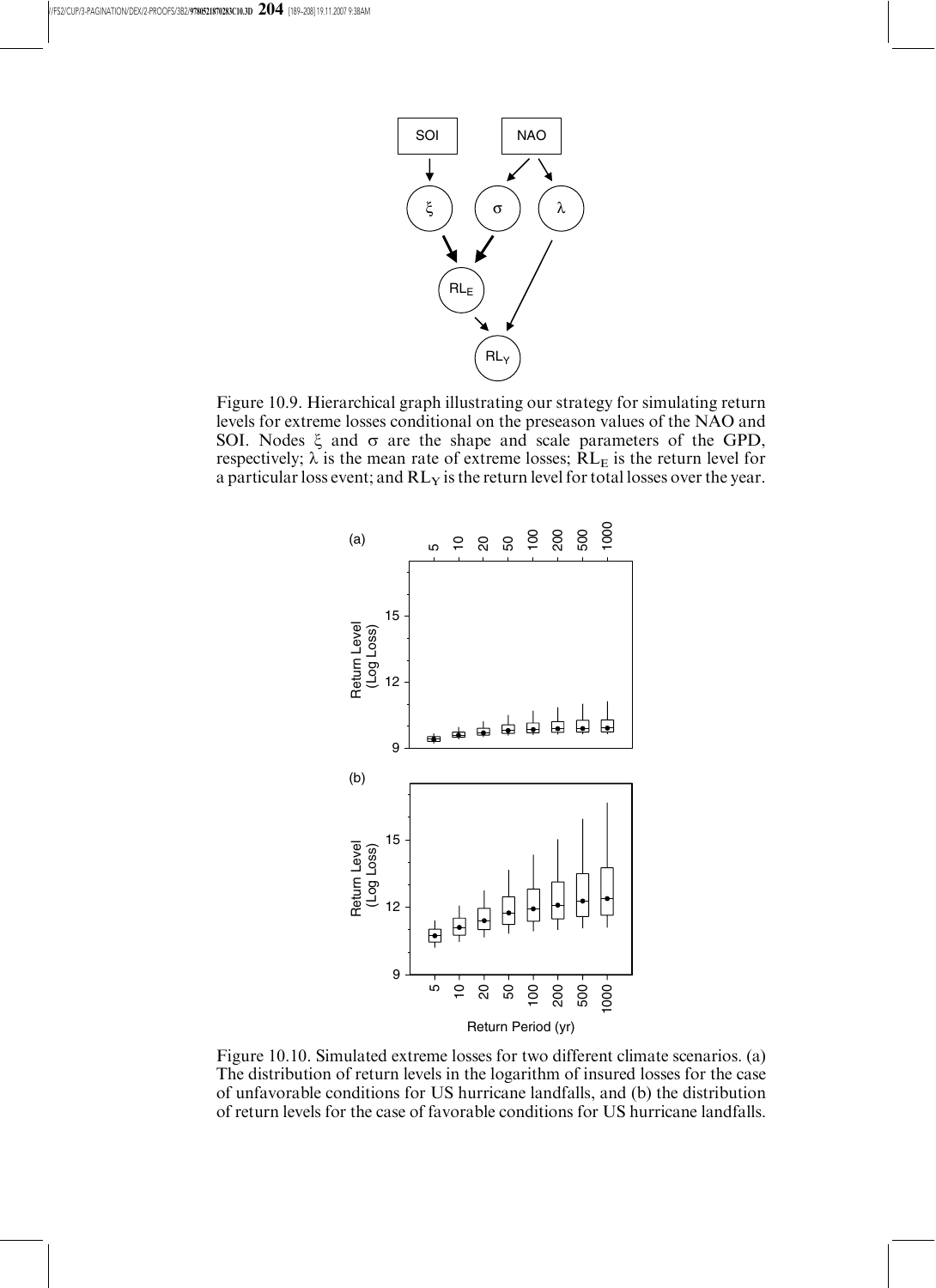relatively rare (Coles and Tawn, 1996; Katz et al., 2002; Coles et al., 2003). In the context of local hurricane winds, Casson and Coles (1999) used a Bayesian analysis to estimate parameters of spatial regression models. They showed that including the spatial characteristics of extremes provides a substantial reduction in the confidence intervals for high quantiles. Bayesian approaches to modeling extreme wind behavior are given in Walshaw (2000) and Jagger and Elsner (2006).

Figure 10.10 shows the predictive posterior distributions of extreme losses for two different climate scenarios. The first scenario is characterized by preseason conditions featuring a combination of high NAO and high SOI values. Again, to offer a strong contrast, we set the values to their maximum and minimum over the 106-year period (1900–2005). Box and whisker plots are used to illustrate the variation in simulated extreme loss amounts for increasing return periods.

Results show the clear difference in expected extreme losses for the different climate conditions. Under the unfavorable scenario for US hurricanes, we find the expected return level of a 50-year extreme event at less than US\$10bn; this compares with a return level of a 50-year extreme event loss of approximately US\$630bn under favorable scenarios for US hurricanes. Thus the model is also useful for projecting extreme losses over longer time horizons given the preseason values of the climate covariates.

# 10.7 Summary

Coastal hurricanes are capable of generating large financial losses for the insurance industry. The rarity of large losses in the historical record implies that empirical estimates of next year's loss will have large errors. Annual loss totals are directly related to the size and number of hurricanes affecting the coast. Since some skill exists in forecasts of coastal hurricane activity, it makes sense to investigate the potential of predicting losses directly. This chapter demonstrates a strategy for making forecasts of annual insured losses by July 1 using preseason values for the NAO, Atlantic SST, and the SOI. Models are specified by using hierarchical Bayesian technology, and predictive posterior distributions are generated by using MCMC sampling. Markov chain Monte Carlo sampling provides a method of generating future loss projections. According to the model of expected annual loss, the probability of incurring a loss is higher compared to the climatological average when the NAO is negative. Also, the amount of loss is greater when Atlantic SST is above normal. Both conditions were met before the 2004 and 2005 hurricane seasons. While we did not perform an out-of-sample test of model skill, a similar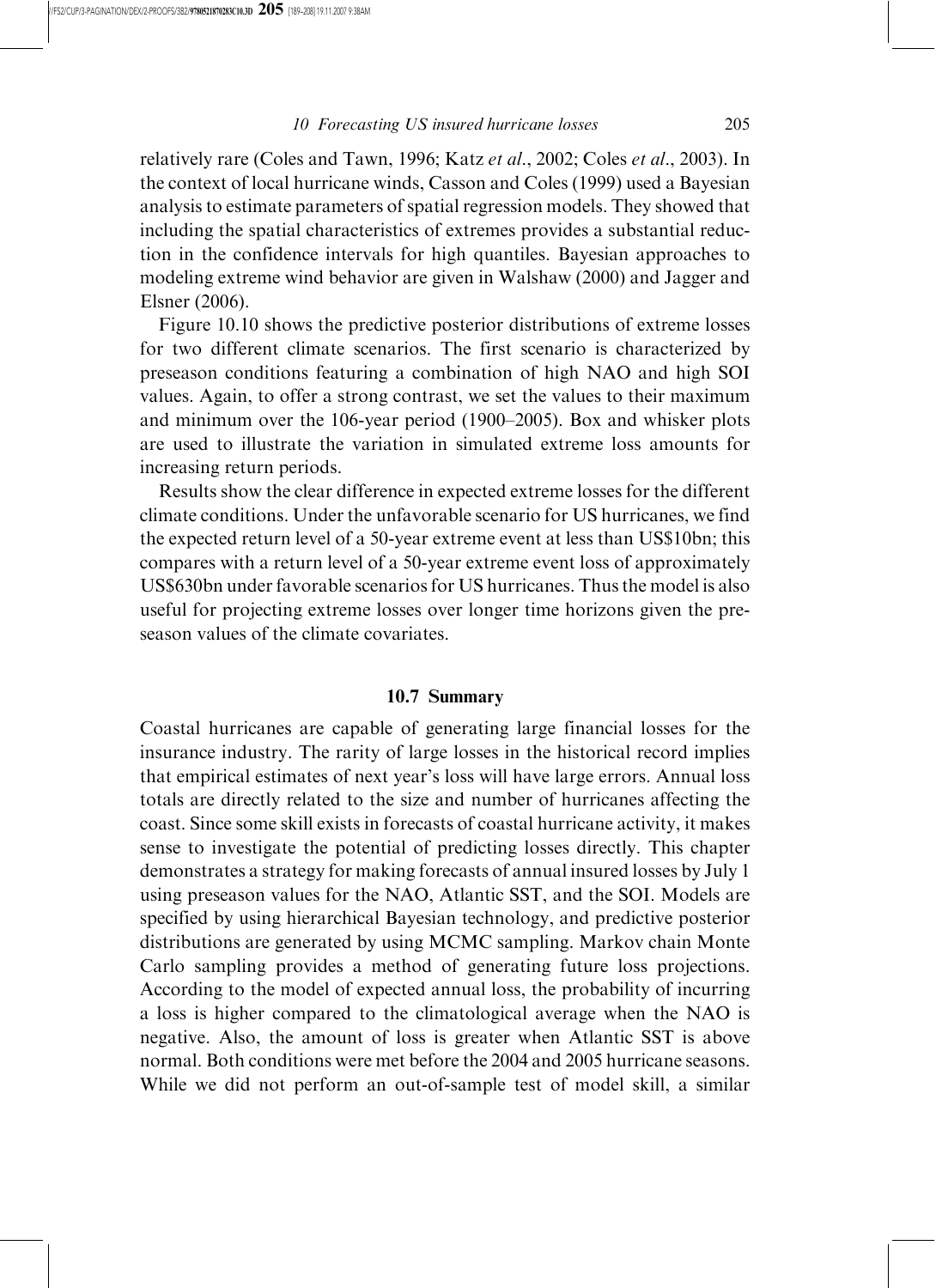hierarchical Bayesian model for US hurricane activity using the same covariates is cross-validated and shown to have skill above climatology in Elsner and Jagger (2006).

These results are consistent with current understanding of hurricane climate variability. Forecasts of extreme loss amounts are also possible using a somewhat different model specification and including a preseason value of the SOI. Return level loss amounts exceed those of climatology under conditions characterized by a negative NAO. It might be possible to develop a similar model using data from as early as February 1 (see Elsner et al., 2006b). While the models here are developed from aggregate loss data for the entire United States due to Atlantic hurricanes, it would be possible to apply the techniques to model data representing a subset of losses, capturing, for example, a particular reinsurance portfolio. Moreover, since the models use MCMC sampling, they can be extended quite easily to include measurement error as well as missing data. The models and data are available on our web site (Google key words: hurricane climate).

# Acknowledgments

We thank Richard Murnane, Henry Diaz, and Charles King for organizing the Assessing, Modeling, and Monitoring the Impacts of Extreme Climate Events workshop in 2005 at the XL House in Hamilton, Bermuda. Support for this study was provided by the National Science Foundation (ATM-0086958, ATM-0435628, and BCS-0213980) and by the Risk Prediction Initiative (RPI-05001). The views expressed here are those of the authors and do not reflect those of the funding agencies.

#### References

- Bove, M. C., Elsner, J. B., Landsea, C. W., Niu, X., and O'Brien, J. J. (1998). Effect of El Niño on U.S. landfalling hurricanes, revisited. Bulletin of the American Meteorological Society, 79, 2477–82.
- Casson, E., and Coles, S. (1999). Spatial regression models for extremes. Extremes, 1, 449–68.
- Chu, P. -S., and Wang, J. (1998). Modeling return periods of tropical cyclone intensities in the vicinity of Hawaii. Journal of Applied Meteorology, 37, 951–60.
- Coles, S., and Tawn, J. A. (1996). A Bayesian analysis of extreme rainfall data. Applied Statistics, 45, 463–78.
- Coles, S., Pericchi, L. R., and Sisson, S. (2003). A fully probabilistic approach to extreme rainfall modeling. Journal of Hydrology, 273, 35–50.
- Collins, D. J., and Lowe, S. P. (2001). A macro validation dataset for U.S. hurricane models. Casualty Actuarial Society, Winter Forum, pp. 217–52.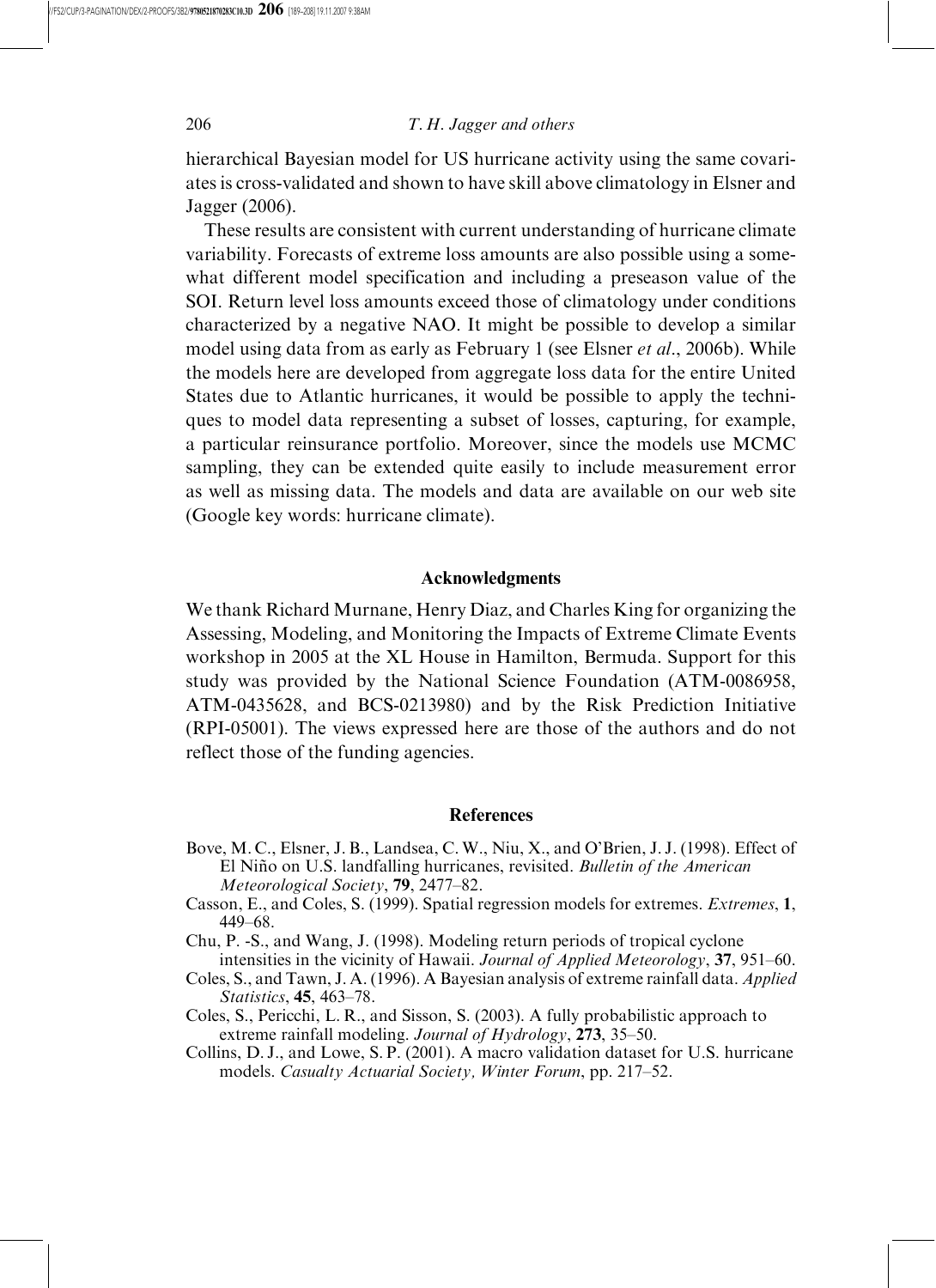- Darling, R. W. R. (1991). Estimating probabilities of hurricane wind speeds using a large-scale empirical model. Journal of Climate, 4, 1035–46.
- Elsner, J. B. (2003). Tracking hurricanes. Bulletin of the American Meteorological Society, 84, 353–6.
- Elsner, J. B., and Jagger, T. H. (2004). A hierarchical Bayesian approach to seasonal hurricane modeling. Journal of Climate, 17, 2813–27.
- Elsner, J. B., and Jagger, T. H. (2006). Prediction models for annual U.S. hurricane counts. Journal of Climate, 19, 2935–52.
- Elsner, J. B., and Kara, A. B. (1999). Hurricanes of the North Atlantic: Climate and Society. New York: Oxford University Press.
- Elsner, J. B., Bossak, B. H., and Niu, X.-F. (2001). Secular changes to the ENSO-U.S. hurricane relationship. Geophysical Research Letters, 28, 4123–6.
- Elsner, J. B., Jagger, T. H., and Niu, X. (2000a). Shifts in the rates of major hurricane activity over the North Atlantic during the twentieth century. Geophysical Research Letters, 27, 1743–6.
- Elsner, J. B., Jagger, T. H., and Tsonis, A. A. (2006a). Estimated return periods for Hurricane Katrina. Geophysical Research Letters, 33, L08704, doi:10.1029/ 2005GL025452.
- Elsner, J. B., Kara, A. B., and Owens, M. A. (1999). Fluctuations in North Atlantic hurricanes. Journal of Climate, 12, 427–37.
- Elsner, J. B., Liu, K.-b., and Kocher, B. (2000b). Spatial variations in major U.S. hurricane activity: statistics and a physical mechanism. Journal of Climate, 13, 2293–305.
- Elsner, J. B., Murnane, R. J., and Jagger, T. H. (2006b). Forecasting U.S. hurricanes 6 months in advance. Geophysical Research Letters, 33, L10704, doi:10.1029/ 2006GL025693.
- Elsner, J. B., Niu, X. -F., and Jagger, T. H. (2004). Detecting shifts in hurricane rates using a Markov chain Monte Carlo approach. Journal of Climate, 17, 2652–66.
- Enfield, D. B., Mestas-Nuñez, A. M., and Trimble, P. J. (2001). The Atlantic Multidecadal Oscillation and its relation to rainfall and river flows in the continental U.S. Geophysical Research Letters, 28, 2077–80.
- Gilks, W. R., Richardson, S., and Spiegelhalter, D. J. (1996). Markov Chain Monte Carlo in Practice. Boca Raton, FL: Chapman & Hall/CRC.
- Goldenberg, S. B., Landsea, C. W., Mestas-Nuñez, A. M., and Gray, W. M. (2001). The recent increase in Atlantic hurricane activity: causes and implications. Science, 293, 474–9.
- Gray, W. M. (1984). Atlantic hurricane frequency. Part I: El Niño and 30 mb quasibiennial oscillation influences. Monthly Weather Review, 112, 1649–68.
- Heckert, N. A., Simiu, E., and Whalen, T. (1998). Estimates of hurricane wind speeds by "peaks over threshold" method. Journal of Structural Engineering, ASCE, 124, 445–9.
- Jagger, T. H., and Elsner, J. B. (2006). Climatology models for extreme hurricane winds near the United States. Journal of Climate, 19, 3220–36.
- Jagger, T. H., Elsner, J. B., and Niu, X. (2001). A dynamic probability model of hurricane winds in coastal counties of the United States. Journal of Applied Meteorology, 40, 853–63.
- Jones, P. D., Jónsson, T., and Wheeler, D. (1997). Extension to the North Atlantic Oscillation using early instrumental pressure observations from Gibraltar and Southwest Iceland. International Journal of Climatology, 17, 1433–50.